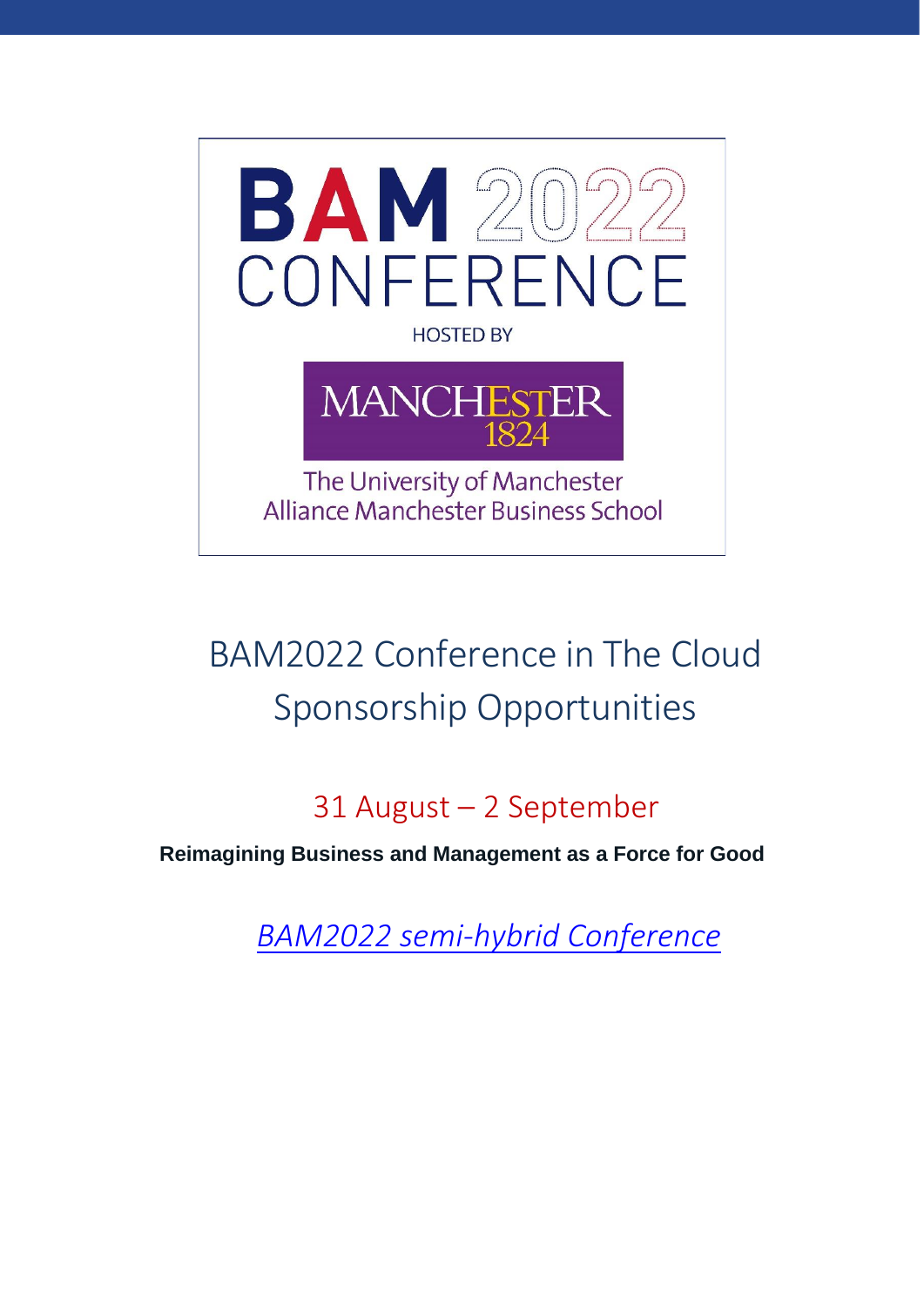#### Theme

Achieving the UN Sustainable Development Goals confronts us with the need to re-imagine the purpose of business. We are increasingly aware that reaching Net Zero will require fundamental transitions both in the way we live and our economy. There is a world of difference between the structure of our current economy and the one required to limit global warming to  $2^{\circ}$ C. Closer to home there is a world of difference in prosperity between regions of the UK. Inequalities related to social groups across the regions may already have changed the face of UK politics, and as the flesh is put on the bones of the government's Levelling Up agenda, difficult questions are being asked about the role of businesses in reinforcing inequalities not just about what they can do to reduce them?

These profound shifts challenge the way we think about and practise business and management, raising fundamental questions about whether sustainable *and* inclusive productivity growth is possible and - if it is - the new roles business, the public sector and third sector will have to play in attaining it. However, as if these challenges weren't big enough, there is a world of difference between the pre and post COVID business landscape within which they will need to be addressed. Changes to work patterns and supply chains, combined with labour and skills shortages are converging on firms, managers and employees in ways that could change the world of business for ever. Does the post-pandemic world provide us with new opportunities to plan for new organisational futures? Will we be able to reimagine a new workplace that enhances the health and wellbeing of our workforces, creating 'good work' for all? Or will standard economic and business thinking stifle our ability to reimagine and innovate?

In this new era where the wider societal impact of our research, teaching, and scholarship has never been more important, the current business and management research ecosystem seems to be getting in the way of producing knowledge that is ultimately helpful in addressing the challenges facing business and society. There remains a world of difference between the kind of partnerships and co-produced research that is required to address these challenges and what we currently do. If business and management scholars are to have a role to play in creating 'the best of all possible world', do we also need to change the way we understand, measure and reward good research and good teaching? How will we produce the business and public leaders, managers, engaged scholars and agents for change that we need?

We invite you to join us as at BAM 2022, our 36<sup>th</sup> Annual Conference, where business and management scholars, policy setters and business leaders will grapple with these issues. Join us and help us make a world of difference to management practice and theory and ensure that business and business schools can become the force for good that the world needs them to be.

#### **Projected number of attendees**

Based on attendance levels from previous Conferences, we anticipate between 750 – 1000+ participating in our innovative semi-hybrid Conference comprising academics, Deans of Business Schools, practitioners, and doctoral students from the UK and overseas. Last year's virtual conference attracted participants from 50 countries and it is expected that the global reach will expand further this year.



*This image shows the number of countries which attended the previous BAM Conference*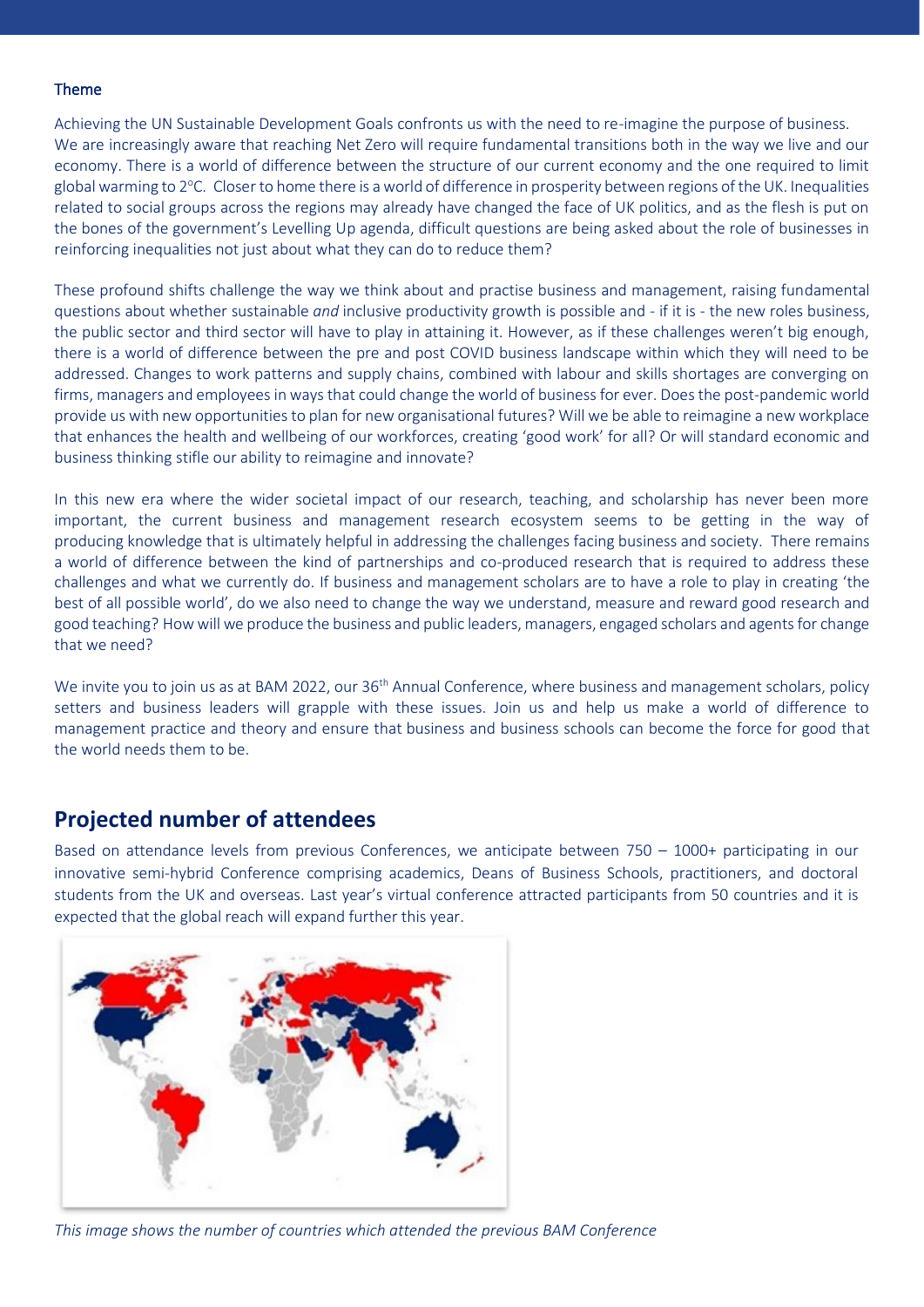Why sponsor and exhibit at BAM2022?

- ➢ Increased reach
- $\triangleright$  Enhanced modes of communication 1:1 with in-person attendees while also interacting online
- ➢ Opportunities to sponsor livestreams and more.
- ➢ Greater flexibility for your sponsorship prospectus live and virtual stands and physical booths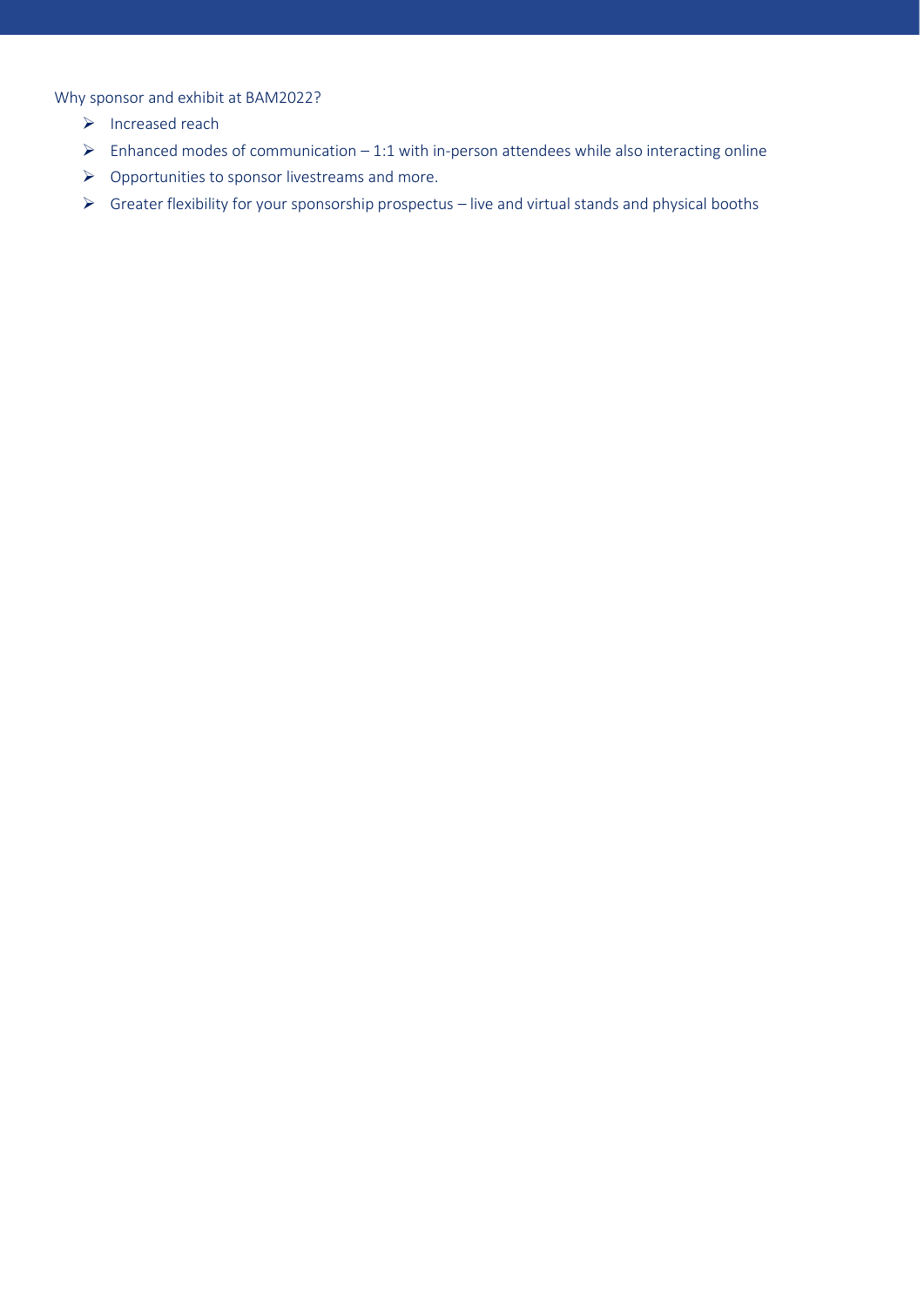

### BAM2022 Conference Sponsorship Packages

The professional development and social functions for the delegates are an important part of the BAM Annual Conference. You can increase your organisation's brand awareness by supporting these activities. If you are interested in a Sponsorship package, would like more information or have further suggestions for customised sponsorship opportunities, then please contact Justina Senkus a[t jsenkus@bam.ac.uk.](mailto:jsenkus@bam.ac.uk.)

### LEAD CONFERENCE SPONSOR

Sponsorship Price: £15,000 (excl. VAT) Benefits include:

- Welcome address by sponsor representative 5 minutes) during the Grand Conference Opening ceremony
- Central place for the sponsor's logo, positioned next to the Conference logo on the conference platform banner
- Acknowledgement as Lead Sponsor on social media and pre-conference mailings (pre-event, during the conference)
- Sponsor's own promotional video available for viewing on the main timeline of the programme between session: Max length of time for promotional video would be 2 minutes.
- Access to the networking module to connect with the audience
- Live 1-2-1 meetings with attendees in person and online
- Banner advert: your company logo on the home page of the event platform
- Your brand in the networking area (physical and virtual)
- Your company logo and description in the physical Exhibition Zone
- Your own exhibition page displaying your company information, downloadable brochures, links to your website and any promotional videos you wish to be available for the duration of the event.
- 4 complimentary passes for the conference
- Prominent place on the sponsorship webpage on the BAM2022 Conference website with your organisation's name, logo and description
- Reference to your support in press releases and post event materials
- Your company's banners at the registration desk and on stage during the keynotes.

#### **KFYNOTFS**

Sponsorship Price: £3,500 excl. VAT

Keynote 1: TBC

Keynote 2: TBC

Keynote 3 (Industry Representative): TBC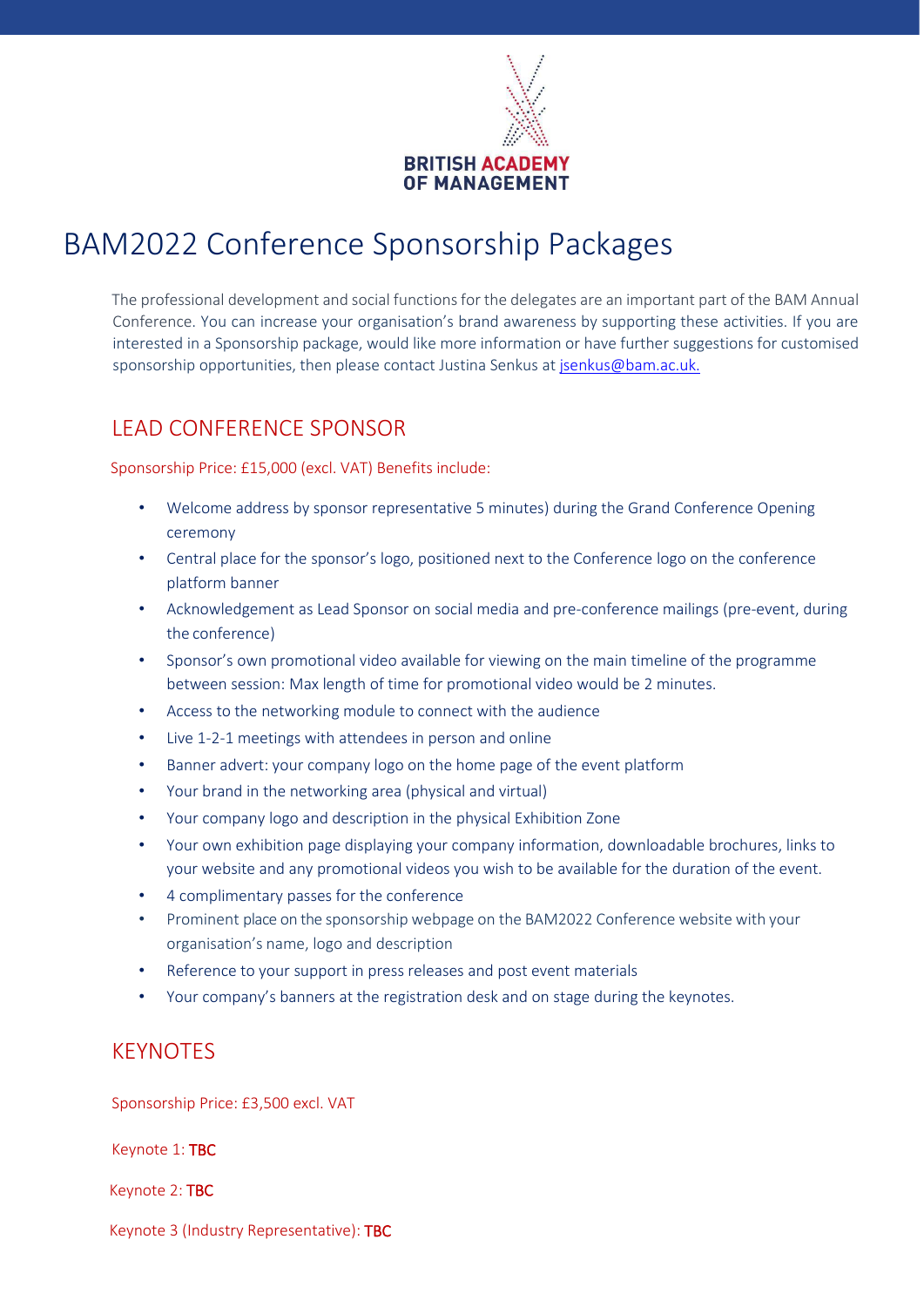

Benefits include:

- Acknowledgement of your company in the agenda
- Banner advert: your company logo at the
- Banner advert: your company logo on the home page of the event platform
- Dedicated place on the sponsorship webpage on the BAM2022 Conference website with your organisation's name, logo and description.
- Verbal acknowledgement in the keynote introduction by the session Chair
- Your company's banner in the venue where the keynote is delivered
- Live 1-2-1 meetings with attendees in person and online
- 1 complimentary pass for the conference

#### PANEL DISCUSSIONS

Sponsorship Price: £3,500 excl. VAT

- 1. Meet The Editors. Editors answering your questions about publishing in the British Journal of Management, International Journal of Management Reviews, Journal of Management Studies and European Management Journal, and other leading journals in the fields of business and management research.
- 2. Open Fellows Session Theme TBC Panellists TBC
- 3. TBC
- 4. TBC
- Acknowledgement of sponsors in the agenda, website and virtual platform
- Banner advert: your company logo on the home page of event platform
- Dedicated place on the sponsorship webpage on the BAM2022 Conference website with your organisation's name, logo and description
- Live 1-2-1 meetings with attendees in person and online (which attendees can schedule)
- Your company's banner in the venue where the panel discussion is taking place
- 1 complimentary pass for the conference

### Professional Development Workshops & Live Paper Sessions

Sponsorship Price: £1,500 each excl. VAT (20~ workshops)

- Acknowledgement of sponsors in the agenda, website and virtual platform
- Dedicated place on the sponsorship webpage on the BAM2022 Conference website with your organisation's name, logo and description.
- Banner advert: your company logo on the home page of the event platform
- Your company banner in the venue where the PDW is taking place
- Live 1-2-1 meetings with attendees in person and online (which attendees can schedule)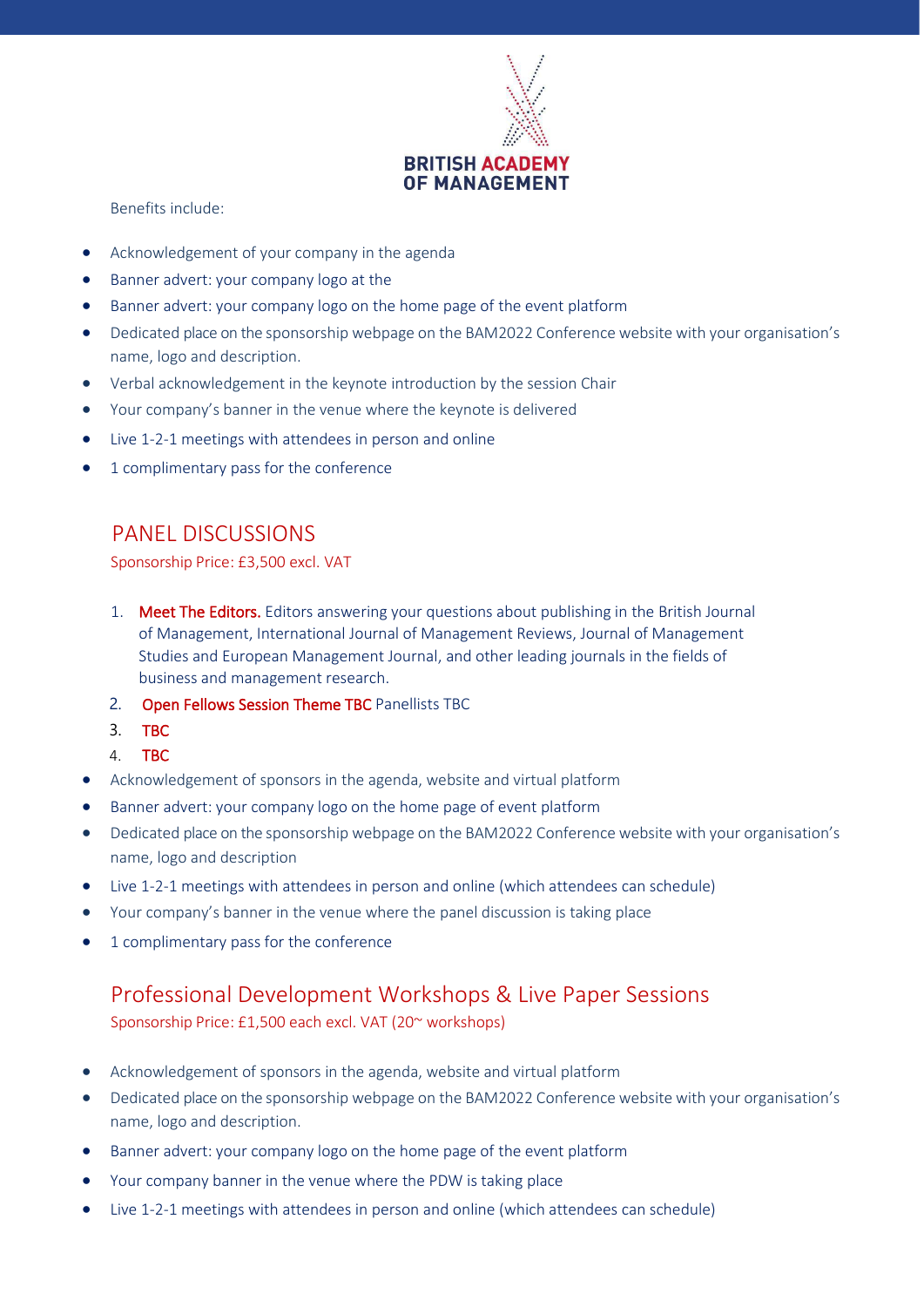

#### BEST FULL AND DEVELOPMENTAL PAPER AWARDS

Sponsorship Price for Full Paper Award only: £1,500 excl. VAT Sponsorship Price for Developmental Paper Award only: £1,500 excl. VAT

### About the Best Full and Developmental Paper Awards

Each year many of the Conference Tracks present one Full and one Developmental Best Paper Award. This is BAM's way of identifying and honouring the best research submitted to the conference. The winners are publicised widely among the business and management community during and after the conference. All award winners receive a certificate, which is presented to them by either the SIG or Track Chair.

Benefits include:

- Prominent branding on all Best Full and Developmental Paper Award e-certificates
- Pre-conference publicity
- Verbal acknowledgement in the award presentation
- Dedicated place on the sponsorship webpage on the BAM2022 [Conference](https://www.bam.ac.uk/events-landing/conference.html) website with your organisation's name, logo and description.
- Live 1-2-1 meetings with attendees in person and online (which attendees can schedule).

If you would like to discuss sponsorship opportunities further, please contact [conference@bam.ac.uk](mailto:conference@bam.ac.uk)

#### GALA DINNER

Sponsorship Price: £1,500 excl. VAT

- Acknowledgement of sponsors in the agenda, website and virtual platform
- Dedicated place on the sponsorship webpage on the BAM2022 Conference website with your organisation's name, logo and description.
- Banner advert: your company logo on the home page of the event platform
- Your company banner in the Gala Dinner venue
- Verbal acknowledgement in the keynote introduction by the BAM President
- Live 1-2-1 meetings with attendees in person and online (which attendees can schedule)

### SPONSORSHIP PACKAGE BOOKING FORM

| <b>Company Name:</b> |  |
|----------------------|--|
| <b>Contact Name:</b> |  |
| Position             |  |
| Address:             |  |
| Telephone:           |  |
| Email:               |  |